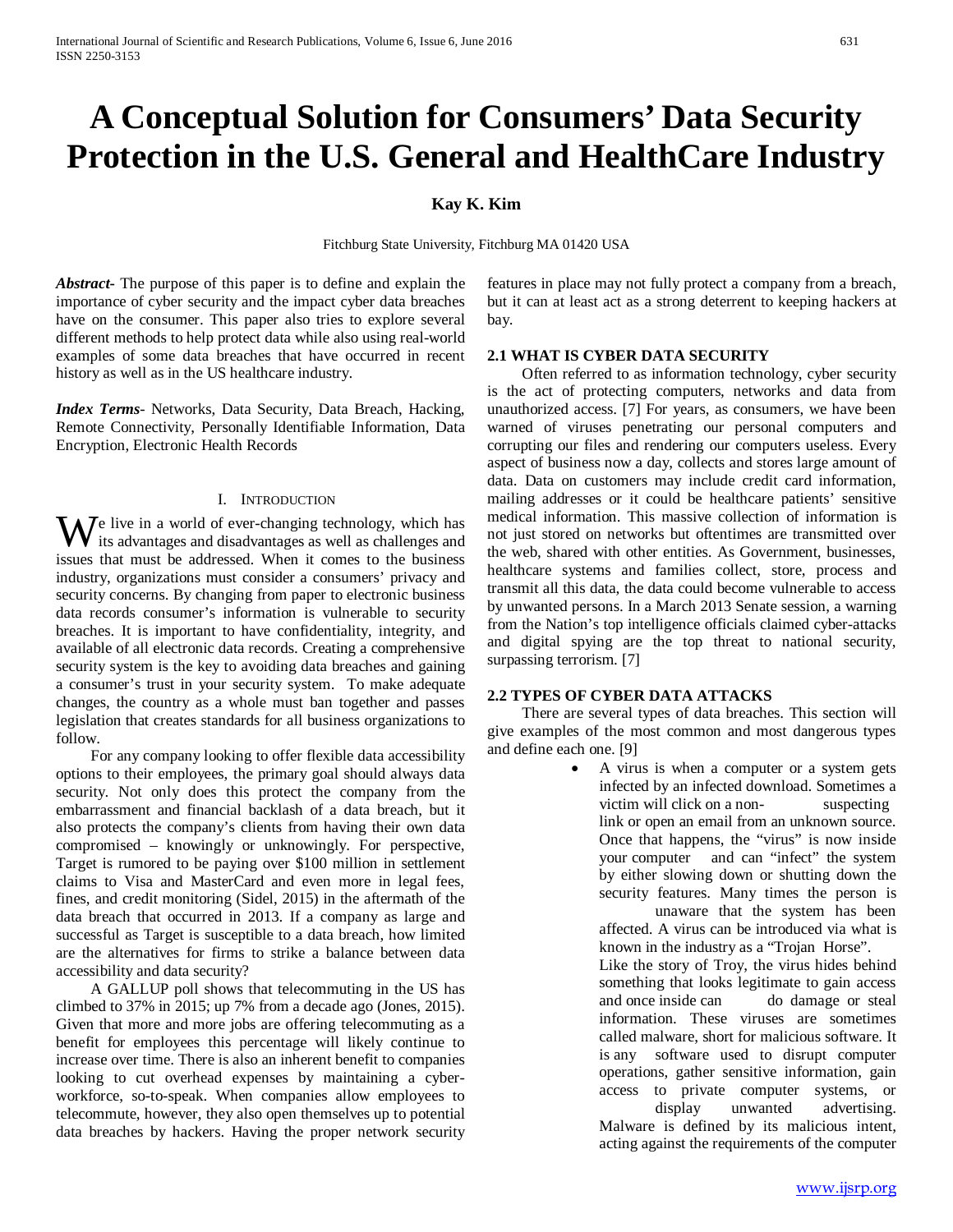user, and does not include software that causes unintentional harm.

- Physical Theft accounts for about 20% of all large data breaches overall. Most occur within the healthcare system, accounting for over half of physical data theft. The largest to date physical data theft occurred when a laptop was stolen from a vehicle that belong to a Veterans' Administration Health System employee. Thousands of sensitive patient information was compromised through this theft.
- Skimming is a way of collecting credit card information. Criminals will put a card reading<br>device over the original card reader of device over the original card an ATM machine, a gas pump machine or any other self-service physical point of sale device. After a consumer uses the machine, the criminal then goes in after, removes the skimming device then downloads the financial information of the stolen cards. They either use these cards to make unauthorized purchases or sell the card information to a larger criminal operation.
- Phishing is a form of fraud in which the attacker tries to learn information such as login credentials or account information by masquerading as a reputable entity or person in email, IM or other communication channels. Often time masquerading as a bank, an email will be sent to a customer requesting to reset your account information, asking for pertinent information like social security numbers, PIN numbers and other Personally
	- Identifiable Information.
- Social engineering is a type of psychological manipulation of people to divulge confidential information, gain system entry or initiate a cyber-attack. [6]

# **2.3 PERSONALLY IDENTIFIABLE INFORMATION (PII)**

 Personally identifiable information is a broad term used in the cyber industry and refers to any information that could be used to identifying a person. [5] This information could be a credit card or bank account numbers, which are referred to dynamic PII. Or the information is classified as fixed PII. This would include information such as social security number, date of birth or place of birth. Dynamic PII, once compromised can be changed. For example, if your bank card information has been breached, your bank will issue you a new bank card with a new account number. Although damage may or may not have been done due to this type of breach, the issuance of a new account number stops any further compromises to that account. On the other hand, Fixed PII is a person's permanent information and cannot be re-issued if breached or stolen. This type of information is critical to protect because there is no remedy once stolen.

# **2.4 RECENT SECURITY BREACHES [3]**

- December 2013 Target; Hackers stole credit and debit card information as well as email and mailing addresses of 70 million customers.
- July-August 2014 JP Morgan Chase; Hackers gained access to JP Morgan Chase's database and stole customer information of some 83 million households and small businesses. They claim only home addresses and email addresses were stolen and no sensitive information was compromised.
- October 2014 Staples; Hackers were able to get into the company's system and stole credit card information of 1.6 million consumers.
- November 2014 Sony Picture; The salary lists, contracts, emails film budgets and Social Security numbers were stolen from Sony Pictures, leading to the cancellation of a big movie release. It was feared that North Korea was the culprit, though it was never proven as retaliation to the movie "*The Interview"* which was a parody comedy about a fictional assassination attempt on the North Korean leader Kim Jong-un.
- February 2015 Anthem BCBS; The nation's largest health insurer claimed the records of as many as 80 million current and former customers as well as employees. Information that was stolen comprised of Social Security numbers, birthdays, addresses, income data and employment information.
- June 2015 United States Government, Office of Personnel Management (OPM); Information on up to 18 million current, former and retired Government workers' and any person who may have dealt with a background check of employee's personal information was stolen by Chinese hackers. Social Security numbers, addresses, fingerprints and background checks were compromised.
- July 2015 Ashley Madison: An online dating site that came to be known as the cheating site was hacked and the information of users was stolen and used to blackmail people. Some notorious people were outed as users of the site from politicians, pro athletes to politicians, pro athletes to movie stars.
- July 2015 Army National Guard; Unrelated to the OPM breach, The Army National Guard's computer network was hacked and the sensitive information of all current and former National Guardsmen's wasompromised.

# **2.4. HOW TO PROTECT YOURSELF**

 Consumers have to be advocates for their own cyber safety, not just at home with personal computer use but with the amount of information is shared and with whom. Listed below are some ways individuals can protect themselves [6]

- Build a better password.
- Install virus protection software and update it as necessary.
- Never open email attachments from unknown sources, go directly to website by typing URL versus clicking on a link.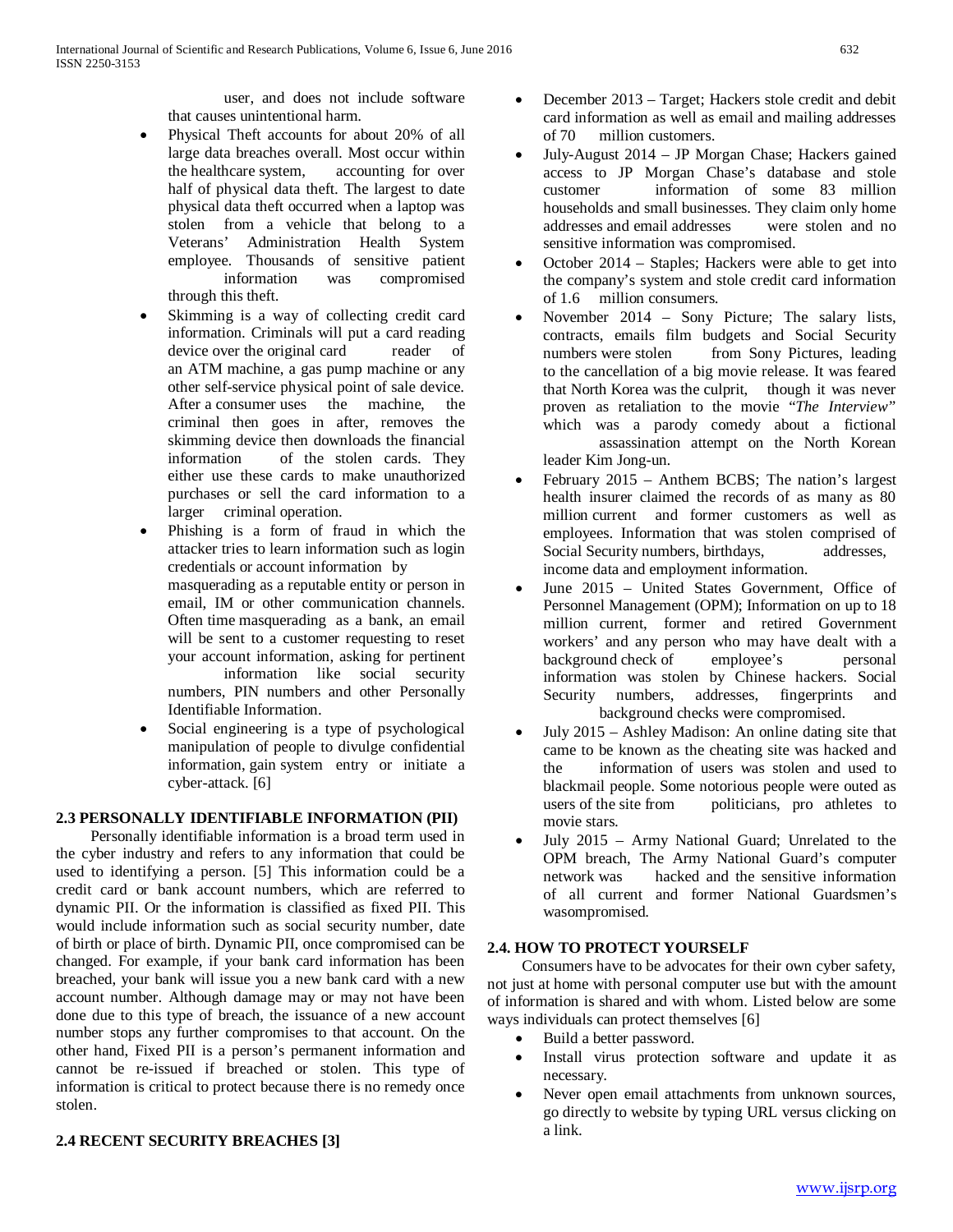- Do not store payment information on retailer sites. It may take a few extra moments during checkout to reinput your credit card number but if their system is hacked, your credit card number is not stored. Opt for checkout as visitor.
- If transmitting sensitive information via email, choose to encrypt content. Send the recipient the pass code in a separate email, never in the same email.
- Be cognizant of the amount of personal information shared on social media. Criminals are constantly looking on social media for easy targets.
- Shred personal papers that contain PII.

## **2.5 ORGANIZATION RESPONSIBILITY**

 Organizations that hold consumer information have a huge responsibility to their customers. By recognizing that cyber security is a real threat, not just to the company but to their customers and suppliers and investors, an organization has taken the first step for taking responsibility. Prioritizing IT in the business model will ensure safety to the company's data safety and to the customers PII protection. Companies must establish a data loss protection plan and a protocol to follow in the event that a data breach occurs. [8]

 The cost associated with cyber-attacks continue to grow. As technology continues to grow so will the need for more investment in improvements in security to thwart future data breaches. [2] Unfortunately, as more companies purchase cyber insurance, these newly incurred costs are trickled down through pricing and passed onto the consumer. [2] However, the value to the customer for building consumer trust with good security will more often than not take precedence over price increases. Organizations can leverage data privacy and security as a competitive advantage. [1]

## **2.6. Network Security Protection 2.6.1. Cloud-Based Storage and Usage**

 A company's choice to move their data to the cloud comes with an array of factors to consider; including but not limited to cost of the service, data security and accessibility of the data for employees. From a cost perspective, maintaining internal servers comes at the cost of space, hardware, and IT support. Many proponents of cloud-base business argue that it is a cheaper alternative, but "some industry analysts estimate the break-even point of leasing versus buying the software at about three years" [11].

 From a data security perspective, the increased risk of confidential information being breached is one of the primary concerns. J. Carlton Collins, CPA and Technology Consultant, argues the opposite, however. "Cloud-based accounting systems don't actually store your data in a vapor mist in the sky; rather your accounting data are stored in world-class data centers with fortified concrete walls, steel doors, retina scans needed for entry, world-class firewalls, state-of-the-art anti-virus technology, continuous backups, and often a mirrored backup of the entire data center" [12].

 Assuming Collins' argument holds true, companies are actually benefitting from the security cloud-based services can provide. It should go without saying, however, that the level of security will differ from the various services. In the aftermath of the Target data breach, executives eventually disclosed that "security software detected potentially malicious activity, but its staff decided not to take immediate action [16]." Hindsight is always 20/20, but perhaps Target would have benefitted from having a third-party security company monitoring their networks.

#### **2.6.2. Establishing a Virtual Private Network Connection**

 A good balance of data accessibility and data security comes in the form of a virtual private network (VPN) connection. "Using VPN software to encrypt information while it is in transit over the Internet in effect creates private communication channels, which are accessible only to those parties possessing the appropriate encryption and decryption keys" [10]. Using this alternative, data that lives on secure servers within the company's infrastructure could still be accessed directly by employees on the go. To establish the VPN connection, the employee would be required to authenticate their credentials before gaining access to the network.

 With confidentiality being paramount in when client credit card information is involved, a two-factor authentication would be recommended. For example, an employee attempting to access the network remotely would first be prompted for their username and password. Once provided, a randomized and expiring pass code would be sent to them via text or email. Once entered, a VPN connection would be established and the employee could gain remote access to their typical network drives and programs.

 In Target's data breach, the security credentials for the HVAC company may not have been enough to access the network had there been a two-factor authentication process in place. According to one source, "Only the vendors in the highest security group — those required to directly access confidential information — would be given a token and instructions on how to access that portion of the network. Target would have paid very little attention to vendors like Fazio (the HVAC company), and I would be surprised if there was ever even a basic security assessment done of those types of vendors by Target [17]."

#### **2.6.3 Network Segmentation**

 If Target's payment systems had been properly isolated from other systems – a process called network segmentation – the data breach never would have happened [15]. Through network segmentation, systems containing credit card information would have been isolated from non-payment systems. When Target was hacked, the initial access point was through the HVAC system, but because the network was not segmented, the hackers were able to work through the network until they were eventually able to gain access to the payment systems.

 One way of breaking a larger network into smaller sections is by implementing virtual local area networks (VLANs) [18]. Each VLAN can act independently while also remaining connected to the overarching network of the company. This process does come with its own set of risks, however. According to security experts, if a single port on a network is not configured correctly, intruders can break through from one virtual network to another [15]. As the network becomes more and more complex, the margin for error grows proportionally along with the potential for security gaps.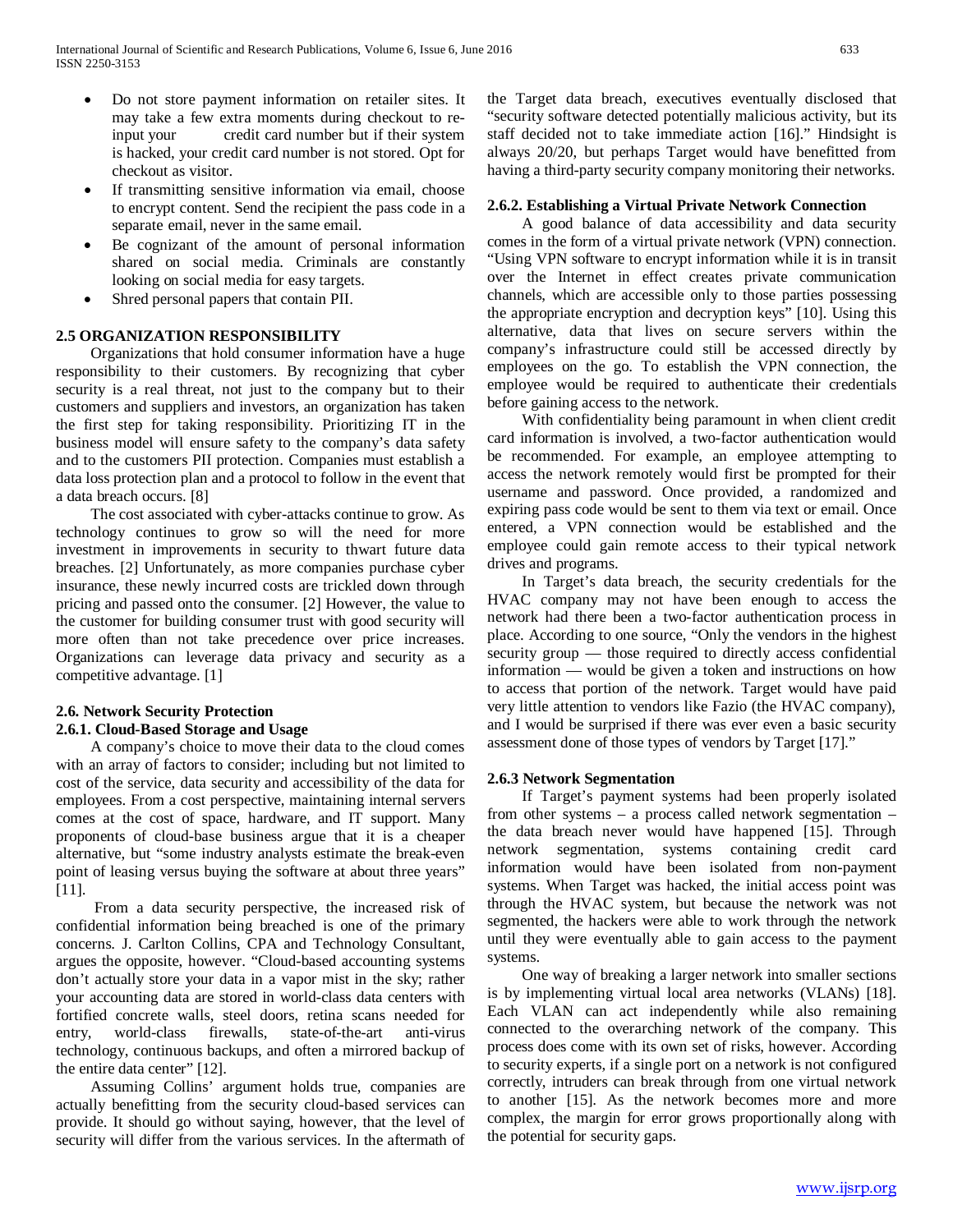#### II. PRIVACY DATA SECURITY PROTECTIONS IN THE U.S. HEALTHCARE INDUSTRY

 In the last five years, there have been numerous security breaches in the cyber world. From financial breaches of a retailer's credit card databases to sensitive medical information of patient of a healthcare network to the personal information. New technology continuously improves the ease with which the world communicates with and connects with each other, and with this ease and convenience comes potential dangers that we as consumers must be aware of.

#### **3.1. U.S. Healthcare Information Technology Legislation**

 We live in a world of ever-changing technology, which has its advantages and disadvantages as well as challenges and issues that must be addressed. When it comes to the healthcare industry, organizations must consider a patient's privacy and security concerns. By changing from paper to electronic health records patient's information is vulnerable to security breaches. It is important to have confidentiality, integrity, and available of all electronic health records. Creating a comprehensive security system is the key to avoiding data breaches and gaining a patient's trust in your security system. To make adequate changes, the country as a whole must ban together and passes legislation that creates standards for all healthcare organizations to follow.

#### **3.1.1. American Recovery & Reinvestment Act**

 On February 17, 2009, President Barack Obama signed the American Recovery and Reinvestment Act. He wanted the American people to understand that this was only the beginning by stating, "The road to recovery will not be straight. We will make progress and there may be some slippage along the way. It will demand courage and discipline. It will demand a new sense of responsibility that's been missing." [25]

 The American Recovery and Reinvestment Act, also known as the recovery act, addressed numerous different areas of concern including the economy, education, renewable energy, and governmental programs that provide assistance to many Americans. The act also addressed healthcare. The goal was to find a way to provide affordable healthcare to all citizens and to use today's technology as a tool to provide doctor's with accurate and up-to-date information regarding their patients. In order to do this, organizations were required to increase access to informational technology with better methods of storing, analyzing, and sharing any and all health information.

## **3.1.2. Health Information Technology for Economic & Clinical Health Act**

 In an effort to promote health information technology, the Recovery Act included the Health Information Technology for Economic and Clinical Health Act, or HITECH. The ultimate goal was to create an infrastructure that allowed health care workers including hospitals, physicians, and other treatment centers, the ability to share information quickly and accurately. In order to ensure that healthcare organizations followed all laws, standards, and other mandates, the Recovery Act also formally established the Office of the National Coordinator, or the ONC, to oversee health information technology. In conjunction with the ONC, the Health Care Authority monitors HITECH grant programs to ensure that all standards are being met on a state level as well. [22]

### **3.1.3. Health Insurance Portability Act**

 Another legislative act passed that coincided with the American Recovery and Reinvestment Act is the Health Insurance Portability and Accountability Act. The Portability and Accountability Act requires all healthcare organizations to protect the interest of their patients. The act was first passed in 1996 by President Bill Clinton but was later readdressed in an effort to maximize today's technology. It was back in 1996 that healthcare organizations were required to meet certain national standards when they were transmitting health data electronically.

 As you can see many initiatives have been created in the health information technology field to ensure patient privacy and security when healthcare organizations collect and store patient information electronically. These acts are just the tip of the iceberg when it comes to the number of laws created in this field, but there is still more work that needs to be done and, in turn, more legislation that will need to continue to expand as technology reaches new heights.

#### **3.2. Paper Records vs. Electronic Health Records**

 For many years, physicians and other members of the healthcare family kept all medical records on paper. This meant that every time a patient came to the office someone would have to find that file and provide it to the physician. Overtime, as the number of patients, files, and file sizes grew so didn't the required storage space and personnel needed to maintain all of them. With this system if a patient called in and had a question about their medical history it could take a long time for the staff to locate the file and sort through all the paperwork to locate the correct information. This was not only costing an employee's time, but also financial costing more for the physician or healthcare organization.

 Thirty years ago, this was the norm and people didn't think twice about it, but now we have access to quickly growing technologies that we can utilize to make the healthcare profession more efficient and, in turn, provide better service to their patients.

 In 2001, we began to see healthcare practices utilizing information technology by creating electron health records or EHRs. Organizations saw the benefits of streamlining their records into one system that made file cabinets full of files obsolete. Electronic Health Records allowed physicians to quickly access a patient's medical record and provided the most up-to-date information on their medical history at their fingertips. Doctors therefore, could see more patients as they were not trying to sort through a potentially large file with their entire medical history. An electronic record allowed a doctor to locate specific information quickly and avoid irrelevant data.

#### **3.3. Security Components for Electronic Health Records**

 Multiple components are necessary to have adequate security of all electronic health records. Without each component, an organization is leaving itself wide open for numerous different securities breaches. Like an intricate clock, all components are required for a system to function properly.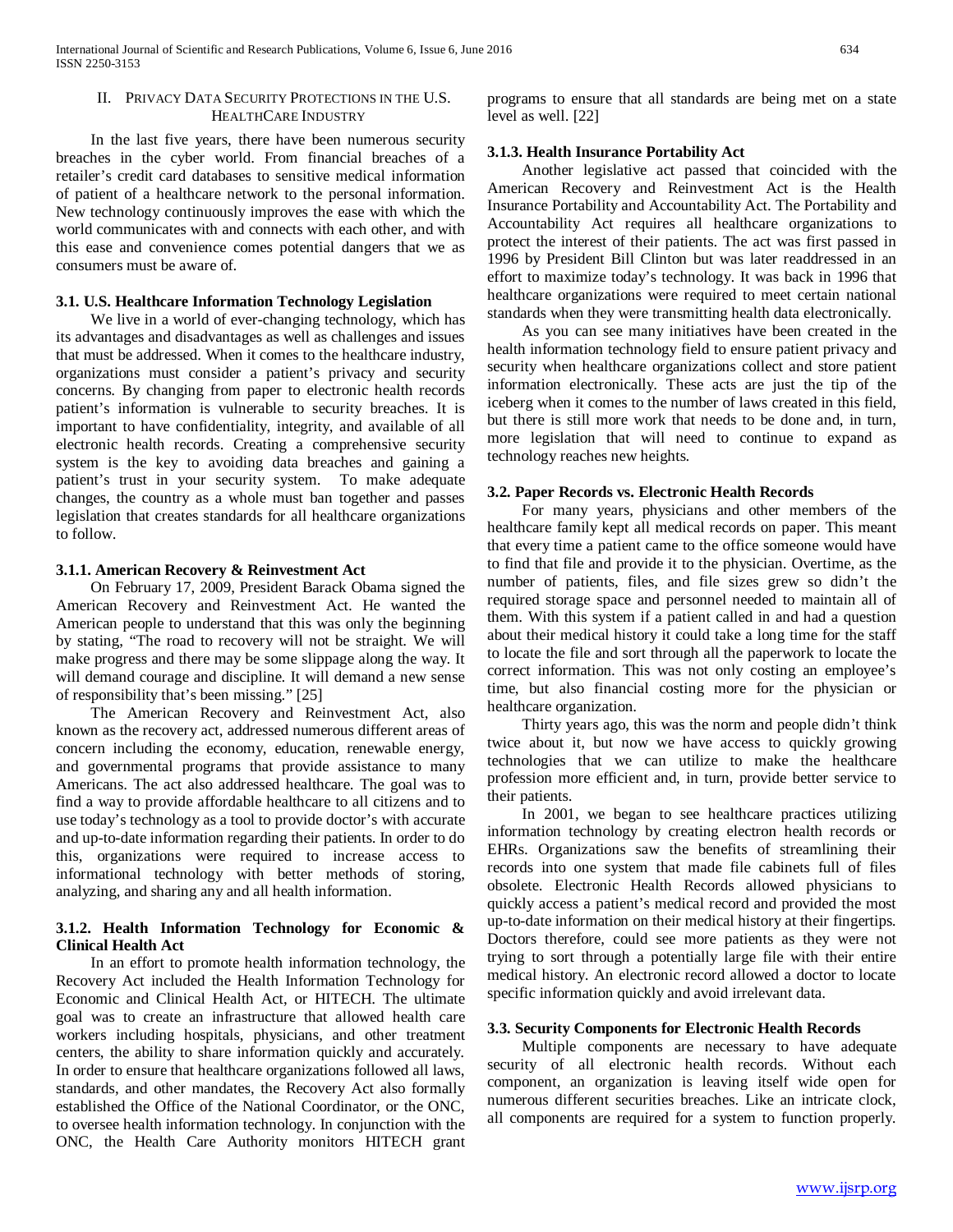These items include hardware, software, updated procedures, and properly trained personnel.

 Hardware has the capabilities to provide an organization with three things that a human cannot: speed, accuracy, and storage capabilities. Their speed allows them to complete requested tasks quicker. Using a computer increases accuracy when compared to humans. Creating safety measures that help reduce the probability that users enter incorrect data not only increases accuracy but provides an additional safe guard for patient records. Finally, a computer's hardware provides storage capabilities that allow users to save large quantities of data while still being able to retrieve data almost instantly.

 A single computer can store data equivalent to a large storage warehouse filled with filing cabinets of patient records. To some people a computer's hardware can seem simplistic when it comes to maintaining electronic health records but many components are so common that people may forget they exist. A computer's hardware is more complicated than connecting a tower to a monitor, inside that tower is many parts that power that computer and the structure once you plug it into a power outlet. For example, inside each tower is a hard disk drive which handles all the storage needs necessary for that device. One hard drive may be divided into different sections called partitions. Regardless of how a hard drive is physically constructed it still controls a computer's software, which is another component in creating an adequate security system on a computer. [21]

 Without software to utilize a computer's hardware, the hardware is essentially useless. A computer's software is all the programs that run in the background and provide a system with such tasks as deleting unnecessary data and maintaining stored files. Healthcare organizations utilize application software which performs specifically designed tasks to meet their needs. The problem arises with the lack of standards and policies in the construction of records management software, but last October a step was made in the right direction.

 In October 2015, twelve of the leaders in electronic health records developers agreed to "a set of objective measures of interoperability and ongoing reporting" [24]. The reporting will help track differences between vendors and how that affects patients Information gathered will also be used to send general reports to governmental agencies to demonstrate changes in the market. The push for standards comes after many developers faced criticism over the months prior to the meeting in regards to the lack of interoperability of medical records after the government invested \$31.5 billion federal dollars. [24]

 Lastly, a security system must have updated procedures to ensure that access is only granted to certain users and that data is remaining confidential. One procedure that is common before someone is granted access is running a background check on the individual. This can help filter out individuals that may create a security risk for an organization. Furthermore, creating a policy that requires a user to sign in and out of a workstation if they leave their workstation for even a minute is another policy that should be enacted. This warrants against any unauthorized users from obtaining confidential information. In order to make sure that they are followed, an organization's administration must select adequate personnel that will value a patient's privacy and the value of the information located on their computer systems.

#### **3.4. Confidentiality, Integrity, and Availability**

 Three of the most important aspects of network and computer security are confidentiality, integrity, and availability, also known as the CIA triangle. To meet confidentiality measures the rule is straightforward; a system must not allow any information to be disclosed. In the healthcare industry most if not all of the information collected from patients is considered confidential. The integrity portion of the CIA triangle states that accurate data must be used within the system. This includes making sure that authorized or unauthorized users are not making inaccurate changes to any files. Lastly, available means information can be easily accessed in a system and that there are enough workstations so that any authorized user can access the system without having to wait for someone else to finish. Availability also means that a system can quickly be recovered if there is a system failure. [20] All three components are essential in creating a top notch system to store electronic health records.

#### **3.5. Data Encryption**

 Data encryption occurs when data is encoded in a way that is unable to be deciphered by unauthorized users. However, interception is not prevented with data encryption; it just means the receiver of the data will be unable to read the contents. Even with the legislation that has been passed over the last fifteen years, those collecting and storing sensitive health information are not required to encrypt their data. The Health Insurance Portability and Accountability Act only encourages the use of encryption.

 One well-known example occurred just last year with the second largest health insurer in the United States, Anthem. Anthem's security breach allowed hackers to gain access to over 80 million Americans information that included some former members as well as nonmembers, as Anthem managed paperwork for small independent insurance companies. The problem with Anthem's securities system is that the failed to encrypt a large amount of personal data they stored, that most victims were unaware they kept that information on files. When investigated, it was believed that the hackers collected credentials to at least five employees that had high-level IT clearance through phishing.

 The major problem is the hacker was able to phish multiple high-level IT employees without being detected by their security software or by other employees. Due to the lack of security in guarding confidential information it meant that in this instance an employee who was the one to eventually detect the breach. Anthem claims that they believed the breach went on for weeks, which could of potentially have been prevented if a comprehensive security system was in place, which included encrypted data. [26]

 Even after the security breach at Anthem occurred, there still has not been legislation passed that requires all electronic health records be encrypted. Just this month the Federal Trade Commission sued Henry Schein Practice Solutions who sells software for dental practice management for "allegedly mispresenting its level of encryption for patient data". [20] However, the Federal Trade Commission was not suing because of a data breach, but rather because the software was misrepresented.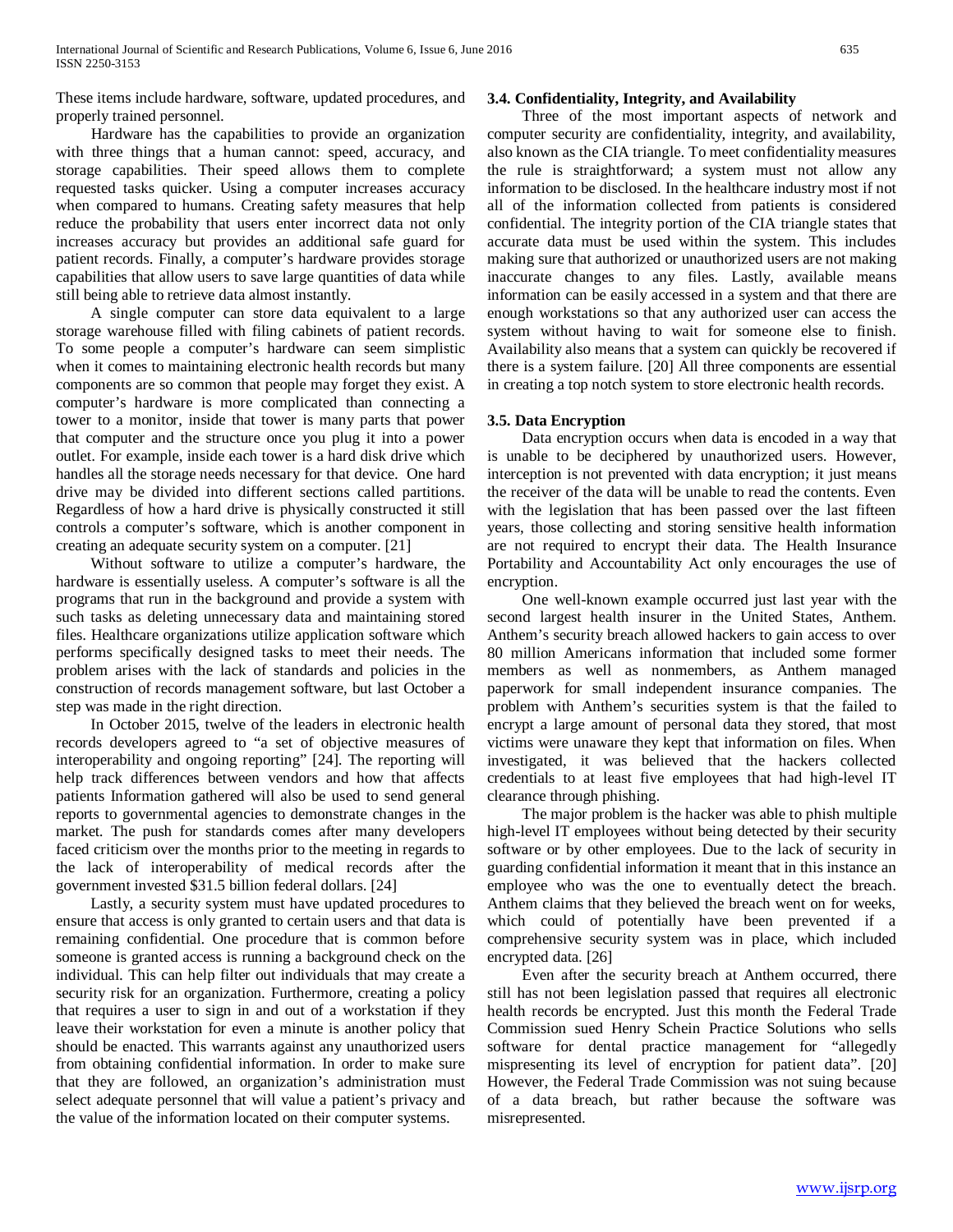The company's Dentrix G5 software claimed that it utilized industry-standards encryption when it actually used an inferior method. This was determined by the Advanced Encryption Standards, which are recommended by the National Institute of Standards and Technology. [20] This move by the Federal Trade Commission is a move in the right direction but, more needs to be done to regulate data encryption in healthcare.

#### **3.6. Patient's Control over Electronic Data**

 In order to operate a success healthcare organization, that organization must gain and maintain a patient's trust. Studies have shown that due to the advances being made in technology that some patients have failed to seek treatment or they do not disclose all necessary information required to adequate treat them. One reason this occurs is because patients have a lack of trust in the way their confidential information is collected and stored. Many patients are seeking to have greater control over their personal information.

 We are starting to see a shift towards patients having control over their medical records through online websites associated with healthcare organizations. Patients use their username and password to log into the website and can access their personal information, send a message to their physician, request medication refills, and set up appointments. [23]. However, these types of websites are new to the medical field and, therefore, are structured differently since there are currently no standards to monitor them. These types of systems can be found in larger organizations, but we have a long way till we see them in all organizations as they systems are costly to create and maintain.

### III. CONCLUSION

 As technology continues to evolve, so does the threat. As a society, we cannot afford to become complacent and lazy. We cannot rely on the technology itself to protect us. It is our responsibility as individuals and organizations to be vigilant and ever evolving with the changing times. The connectivity of the World Wide Web is an amazing function, but it opens up a world of vulnerability. It is possible to enjoy the fruits of innovation as long as we stay informed, educated and aware. Take the IT discussion seriously, view the training offered by employers as an opportunity to increase your cyber competency. With safety as a forefront, consumers and business alike can expect to experience a rewarding existence in the cyber world.

As anticipated, steps have been made to improve the way we use technology in healthcare, but were still years away from creating a more secure and interoperability system. The problem lays in the lack of standards and legislation behind electronic health records and the corresponding software. Also, more needs to be done to ensure the security of confidential information so that customers/patients feel comfortable sharing information with business/medical workers.

 In more details of medical industry, creating a cohesive system to store medical records that patients can trust will hopefully one day mean that patients will be willing to be involved in different research in order to cure and possibly prevent certain diseases and conditions. Ultimately, the software behind electronic medical records needs to place patients first and foremost.

 Even with all the security out there, the sad reality is that network protection is usually a step behind the hackers. If a hacker group wants data bad enough they will most likely be able to find a way to crack the system assuming they have enough knowledge to do so. Nonetheless, security companies continue to adapt and build security systems that help to ward off hackers and protect the data of their clients.

 In the case of the Target data breach, one could argue it was the company's own hubris and/or stupidity that eventually resulted in the breach. The system in place was properly alerting their security team of malicious behavior but those involved chose to ignore it. The result is millions of dollars in fines and damages that the company must now pay.

 Coincidently, many hackers groups are not driven by the monetary aspect but rather, the ability to impose change within big businesses. A hacker group may acquire confidential data from a company and make demands while threatening to expose the data to the public. This holds true with the data breach of the online dating service, Ashley Madison. The group has claimed two motivations: First, they've criticized Ashley Madison's core mission of arranging affairs between married individuals. Second, they've attacked Ashley Madison's business practices, in particular its requirement that users pay \$19 for the privilege of deleting all their data from the site (but, as it turns out, not all data was scrubbed) (Hackett, 2015).

 In closing, the internet is not showing signs of going away anytime soon. It is a gift and a curse that the internet allows us to stay connected. On one hand the internet allows us to communicate with family members across the globe, or access the world's knowledge with one click. On the other hand, a hacker could have remotely accessed my desktop and is watching me type each and every word of this paper without my knowing. For better or worse, we just try to tell our self that our life is boring enough that a hacker wouldn't want anything to do with us anyways, so we just try and go about my life as if we are immune to it all. As they say, ignorance is bliss.

#### **REFERENCES**

- [1] Conroy, P., Milano, F., Narula, A., and Singhal., R. (2016). Building Consumer Trust: Protecting Personal Data in the Consumer Product Industry. Deloitte University Press. N.p., 13 November, 1-28.
- [2] Ford, T. (2014). Cyber Attacks and Their Impact on Business. GlobalEDGE Blog: GlobalEDGE: Your Source for Global Business Knowledge. N.p., 11 June 2014. Web. 11 Feb. 2016.
- [3] Granville, K. (2015). 9 Recent Cyberattacks Against Big Businesses. The New York Times. The New York Times, 04 Feb. 2015.
- [4] Simberkoff, D. (2014). Cyber Security Is a Shared Responsibility AvePoint Community. AvePoint Community. AvePoint, 07 Oct. 2014. Web. 11 Feb. 2016.
- [5] Weiss, A. (2014). How to Protect PII. ESecurity Planet. ESucurity Planet, 15 May 2014. Web. 11 Feb. 2016.
- [6] Zaharia, A. (2015). 10 Surprising Cyber Security Facts That May Affect Your Online Safety - Heimdal Security Blog. Heimdal Security Blog. N.p., 25 Mar. 2015. Web. 11 Feb. 2016.
- [7] Cyber Security Primer. (2016). What Is Cyber Security? Department of Homeland Security, n.d. Web. 11 Feb. 2016.
- [8] Data Breach Prevention Tips. (2016). Data Security Best Practices. N.p., n.d. Web. 11 Feb. 2016.